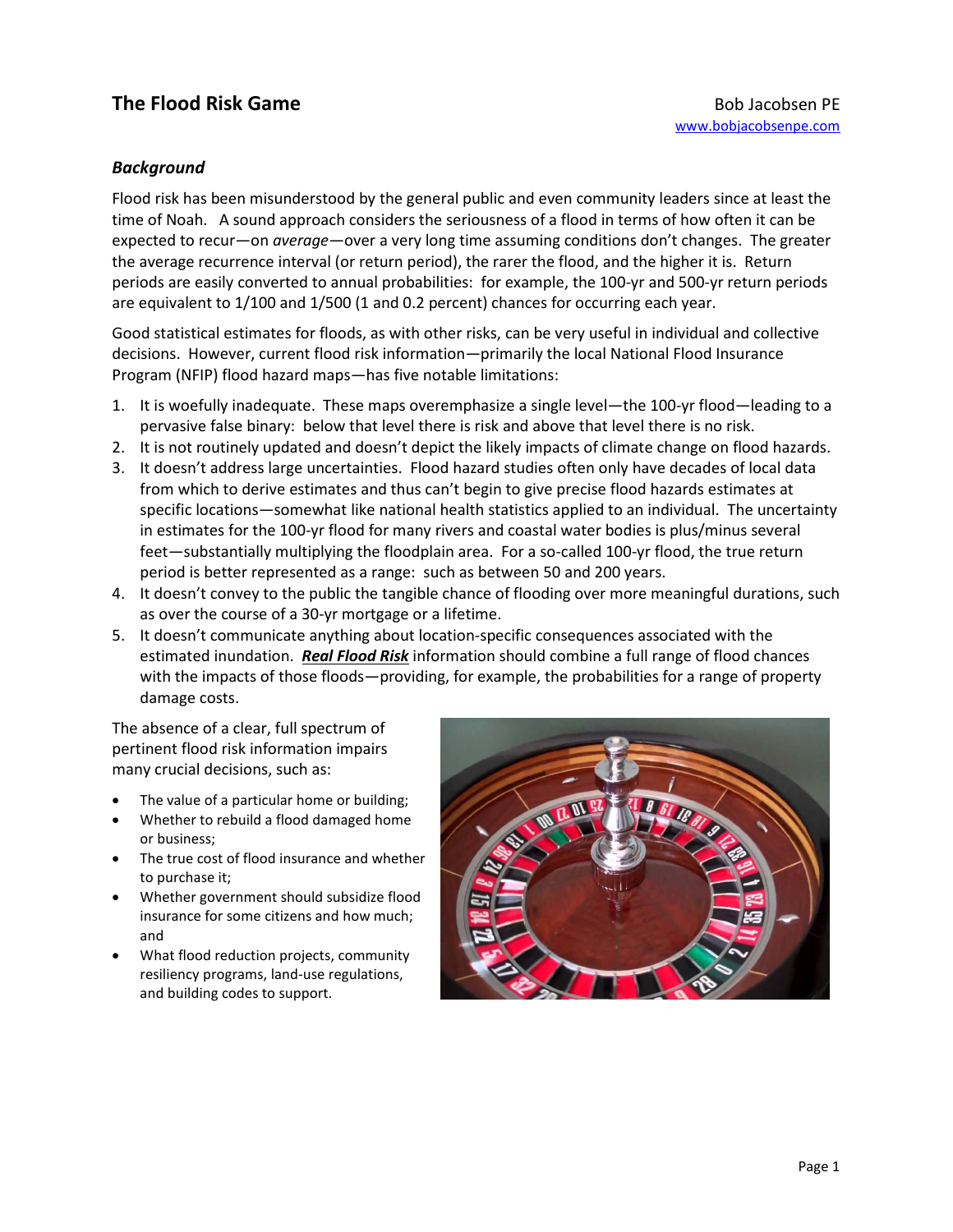## **The Flood Risk Game Bob Jacobsen PE Bob Jacobsen PE**

#### *The Flood Risk Game*

To better illustrate *Real Flood Risk* and how we should approach it, let's imagine that when we buy a house we must play the following *Flood Risk Game*. At the closing, after we've signed all the regular papers, we are told that we also have to spin a roulette wheel twice before getting the keys. If any of the seven results shown in the table below happen, then we must make a corresponding Payout. The Flood Risk Game is played "blind"—we won't know the results of our spins at the time of the closing. The results of our spins will also randomly determine the year of any Payout if we should lose.

The table shows the statistical probability for each of the seven results. These are similar to the chances for a range of seven flood hazards occurring during our 30-yr mortgage. From 1 to 7 the chances for each result get smaller as the associated flood hazard gets more extreme.

The game Payouts corresponding to each result are specific to the property we are buying and depend on the local depth of flooding for each of the seven flood hazards. The Payouts are the total cost that would be experienced with each associated flood. These include complete restoration of damages to the property, its contents, and exterior items, plus compensation for any personal costs associated with that flood (lost income, temporary housing, possible automobile losses, care of pets and disabled relatives, etc.). The seven Payouts will be higher for floodplain properties, especially those which are less elevated—perhaps as high as 0, 60, 80, 90, 100, 120, and 150 percent (or even higher). In this case a \$300,000 home would have a Payout 2 for a 100-yr flood of \$180,000. On the other hand, properties located far above local floodplains can have zero Payouts across the board.

*Importantly, in the Flood Risk Game we can try to find out our seven Payouts in advance, but we will not be able to determine the results of our spins, and if we must make a Payout, which one, and when.* 

#### *Playing "The Flood Risk Game" Skillfully*

*Real Flood Risk* works much like the Flood Risk Game—everyone who buys a house must play and everyone has zero control over the *game of chance*. The only part of the Flood Risk Game, and *Real*

| Seven Results for Roulette Wheel Spins<br>(Each Has a Corresponding Payout) | <b>Chance of Result</b>    | <b>Similar to Flood Return Period</b><br>(Chance of Flood in 30 Years*) |
|-----------------------------------------------------------------------------|----------------------------|-------------------------------------------------------------------------|
| 1. First spin is an even number                                             | 18/38, 47.3%               | 50-Yr (45.5%)                                                           |
| 2. First spin is an even number between 2 & 20                              | 10/38, 26.3%               | 100-Yr (26.0%)                                                          |
| 3. First spin is a 2, 4, 6 or 8                                             | 4/38, 10.5%                | 250-Yr (11.3%)                                                          |
| 4. First spin is a 2 or 4                                                   | 2/38, 5.3%                 | 500-Yr (5.8%)                                                           |
| 5. First spin is a 2                                                        | 1/38, 2.6%                 | 1,000-Yr (3.0%)                                                         |
| 6. First spin is a 2 and second spin is any number<br>between 1 and 9       | 1/38 x 9/38, 0.62%         | 5,000-Yr (0.6%)                                                         |
| 7. First spin is a 2 and second spin is a 1, 2, 3 or 4                      | $1/38 \times 4/38$ , 0.27% | 10,000-Yr (0.3)                                                         |

Some other games of chance with similar probabilities over a 30-yr duration are: for the 50-yr flood—flip a coin (50%); for a 100-yr flood—draw a heart from a deck of cards (25%); for a 250-yr flood —roll a 5 with a pair of dice (11.1%); for a 500-yr flood —roll an 11 with a pair of dice (5.6%); and for a 1,000-yr flood—roll "snake eyes" with a pair of dice (2.8%). *Note that over a period of 60 years, the chances nearly double for the more extreme flood hazards—with close to a 6 percent chance for a 1,000-yr flood!*